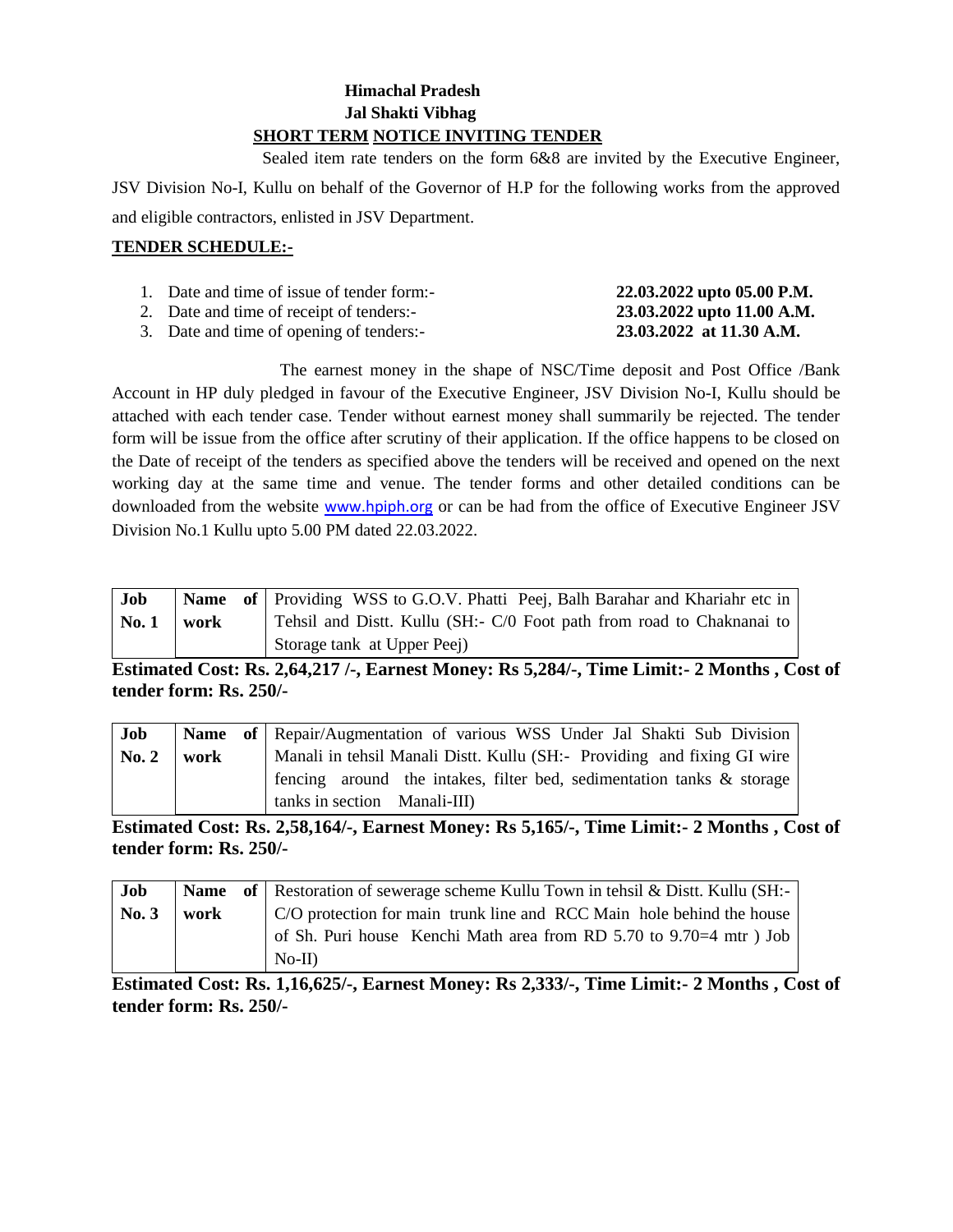| Job          | <b>Name</b> | of $\mathcal{C}/O$ LIS Neoli Tharma in Tehsil & Distt. Kullu (SH:- Providing and |
|--------------|-------------|----------------------------------------------------------------------------------|
| $\bf{No. 4}$ | work        | fixing Cast Iron Sluice valve 200 mm dia Class PN 1.00 in Jal Shakti             |
|              |             | Section Kharahal)                                                                |

**Estimated Cost: Rs. 2,80,800/-, Earnest Money: Rs 5,616/-, Time Limit:- 2 Months , Cost of tender form: Rs. 250/-**

| Job                   |  | <b>Name</b> of $A/R\& M/O$ WSS Kullu Town (SH:- Providing and fixing 17 mm Action |
|-----------------------|--|-----------------------------------------------------------------------------------|
| $\mathbf{No. 5}$ work |  | Tesa M.D.F commercial board water proof shutters for cup boards in                |
|                       |  | Division office)                                                                  |

**Estimated Cost: Rs. 2,40,359/-, Earnest Money: Rs 4,807/-, Time Limit:- 2 Months , Cost of tender form: Rs. 250/-**

| <b>Job</b> |      | <b>Name</b> of $AR \& M/O$ Sewerage Scheme Kullu town (SH:- Demolition $\&$ re- |
|------------|------|---------------------------------------------------------------------------------|
| No. 6      | work | construction of pillar, Manhole chambers and dismantling $\&$ relaying of       |
|            |      | CI pipes main pipe lines 400 mm dia & 250 mm back side STP & near               |
|            |      | Lanak Bekar area, Kullu in tehsil & Distt. Kullu (HP)                           |

**Estimated Cost: Rs. 4,90,589/-, Earnest Money: Rs 9,850/-, Time Limit:- 2 Months , Cost of tender form: Rs. 250/-**

| <b>Job</b>          |  | <b>Name</b> of Aug. of WSS Kullu Town (SH;- Sanitary and Electrical wiring works in |
|---------------------|--|-------------------------------------------------------------------------------------|
| $\sqrt{N_0.7}$ work |  | Type IV Quarter at Shatri Naagar Kullu)                                             |

**Estimated Cost: Rs. 3,65,617/-, Earnest Money: Rs 7,350/-, Time Limit:- 2 Months , Cost of tender form: Rs. 250/-**

| Job         |      | <b>Name</b> of Aug. of WSS Kullu Town (SH:- Providing and fixing tiles, manufacturing |  |
|-------------|------|---------------------------------------------------------------------------------------|--|
| $\bf No. 8$ | work | of Cup board made with 17 mm thick Action Tessa Board in Type IV                      |  |
|             |      | Quarter at Shatri Nagar Kullu)                                                        |  |

**Estimated Cost: Rs. 4,30,555/-, Earnest Money: Rs 8,615/-, Time Limit:- 2 Months , Cost of tender form: Rs. 250/-**

# **General Conditions.**

- 1 The contractors/firms should possess the following documents (Photocopy to be attached):-
- (i) Latest renewal/enlistment of contractor's registration.
- (ii) PAN No and GST Registration.
- (iii) EPF Registration No before award of work.
- 4. Draft Notice Inviting Tender/ Drawing/ specifications can be seen in the office of the undersigned on any working day between 11.00 A.M. to 4 P.M.
- 5. Ambiguous/ telegraphic/ conditional tenders or tenders by fax shall not be entertained/ considered in any case.
- 6. The Executive Engineer, reserves the right to accept/reject/cancel any or all tenders without assigning any reasons.
- 7. The tender form will not be issued to the defaulter contractors.
- 8. The offer shall remain valid up to 120 days after the opening of the tenders.
- 9. The contractor must quoted their rates both in words as well as in figures.

Executive Engineer JSV Division No.1 Kullu On behalf of the Governor of HP